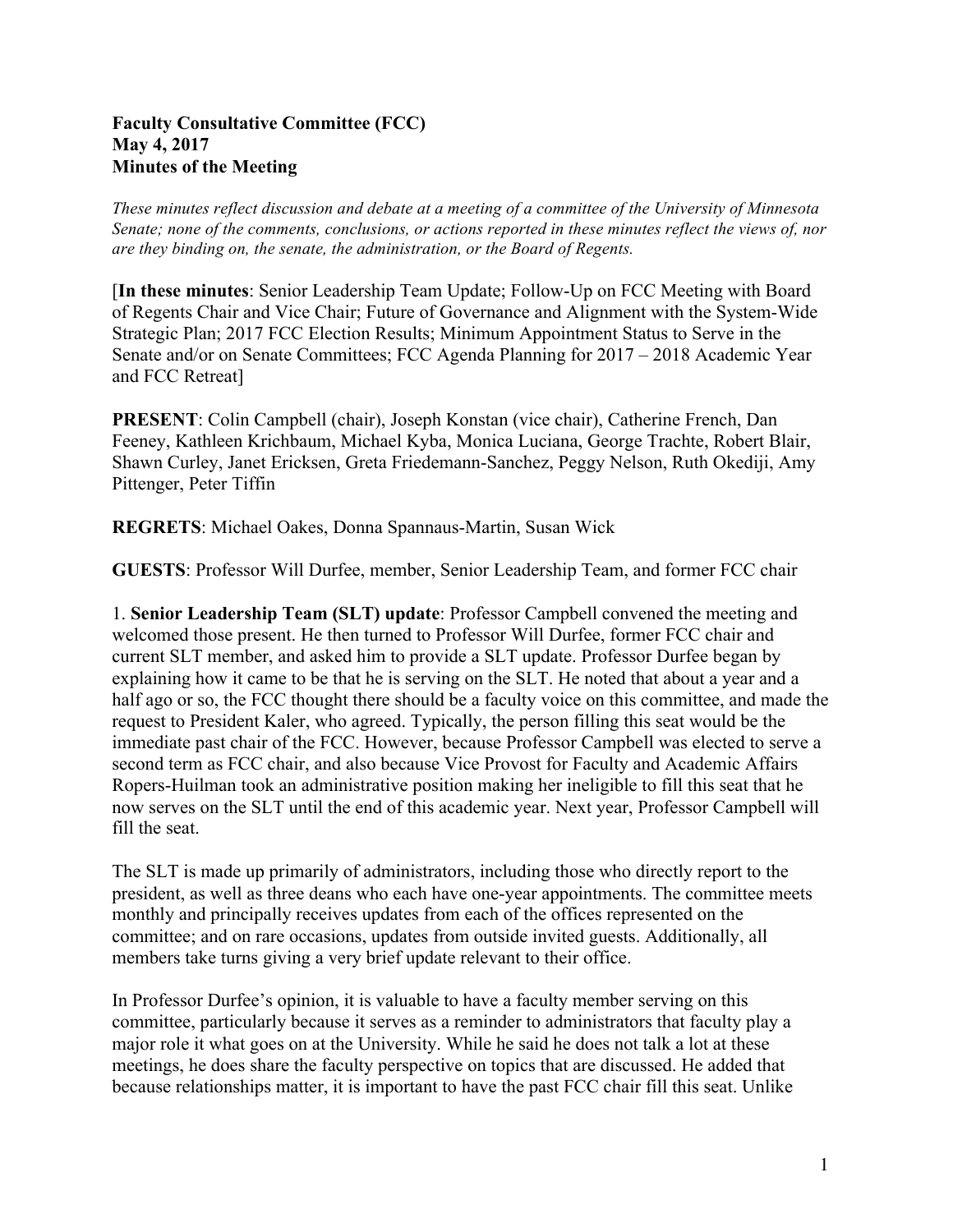Senate committee meetings, the SLT meetings are closed and no minutes are taken so members can feel free to speak candidly.

Do the system campus chancellors attend these meetings, asked Professor Campbell? Yes, said Professor Durfee, and when they do, they usually attend via a videoconference connection.

Professor Durfee highlighted additional responsibilities for SLT members such as the opportunity to meet with senior leader candidates who are being considered for positions, serving pancakes during the Parent and Family Weekend, and receiving all University-wide email communications just before they are sent out to the whole community.

Professor Konstan asked Professor Durfee for his opinion on whether the committee is too big to be effective and whether the committee is intended to be as broad and encompassing as it is. Professor Durfee said because the SLT is an information exchange body he believes it needs to be as big as it is.

Based on the SLT membership list that Professor Durfee distributed earlier, said Professor Konstan, it seems that some of the people who report to the provost are under-represented on the SLT, e.g., the vice provost for undergraduate and graduate education. Does this hurt the degree to which the SLT can effectively discuss the research and educational implications of various issues? Professor Durfee said he thinks the SLT works because there are deans there as well as Provost Hanson.

Professor Campbell said he heard that a smaller committee had been created and wondered if there should be a faculty member on the smaller committee rather than the SLT. Professor Durfee said it is important to have faculty representation on the SLT, and suggested Professor Campbell talk with President Kaler about how he chooses to create any smaller committees. Based on Professor Durfee's report, said Professor Campbell, the SLT does not seem like a committee where decisions are discussed and strategies plotted. Professor Durfee said that would be selling the SLT short because at the SLT meetings the president, provost and other senior leaders are quite upfront about issues they are struggling with as well as things that are going on.

Professor Campbell thanked Professor Durfee for the update.

## 2. **Follow-up on April 6 FCC meeting with the Board of Regents chair and vice chair**:

Because Professor Campbell was not at the April 6 FCC meeting when the Board of Regents chair and vice chair attended, he asked Professor Konstan to lead this discussion. Before beginning, Professor Konstan called for a motion to close the meeting to all non-members with the exception of Professor Durfee, who he said is the closest thing to having the past chair in the room. There was a motion and a second, followed by a unanimous vote by committee members to close the meeting.

Another topic that was discussed while being off the record had to do with the future of governance and its alignment with the System-Wide Strategic Plan.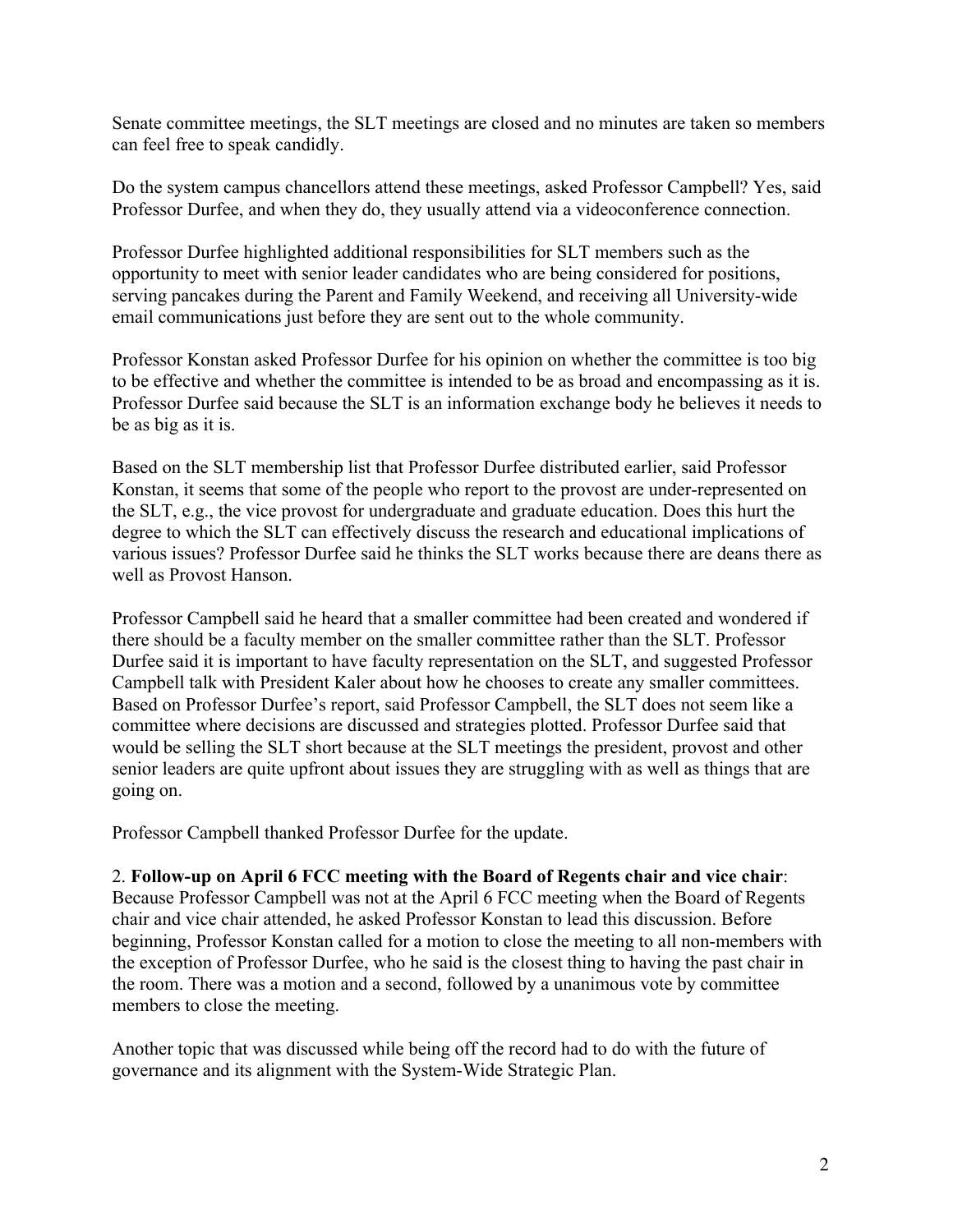3. **FCC election results**: Professor Campbell announced the spring 2017 FCC election results and noted that the new members of the committee will be Professor Tabitha Grier-Reed from the College of Education and Human Development (CEHD) and Professor Ned Patterson from the College of Veterinary Medicine. He further noted that Professor Ruth Okediji from the Law School was re-elected; however, after agreeing to be nominated, Professor Okediji has since accepted a position at Harvard Law School, and, therefore, will be unable to serve on the FCC.

With that said, in the case of a vacancy, noted Professor Campbell, the remaining members of the FCC by a majority vote fill the vacancy with an interim appointment until the next general election is held. After some discussion, Professor Campbell called for nominations to fill the interim one-year appointment. Professor Konstan nominated Professor Abimbola Asojo from the College of Design. Hearing no additional nominations, Professor Feeney moved that the nomination process be closed, the motion was seconded, and hearing no further discussion, the committee unanimously voted to ask Professor Asojo to fill the interim one-year appointment. Professor Campbell said he would contact her, and, if for some reason she declines, he would let members know and solicit additional nominations.

## 4. **Minimum appointment status to serve in the Senate and/or Senate committees**:

Professor Campbell acknowledged that based on previous committee discussions he thought there was broad support for codifying the minimum appointment status at 67% time. After hearing pushback at the last meeting, he realized there was no such consensus, and, in fact, there was a strong sense that it would not be wise to adopt a policy that excludes people who have a vested interest in the institution. He then opened the floor for discussion.

Professor French said she is in favor of not excluding people who have appointments below the 67% threshold to be able to serve on the Senate and/or its committees. Many individuals on phased retirement have great institutional knowledge and the time and willingness to serve. Professor Konstan suggested asking the administration to either issue an interpretation or change the policy so that faculty on phased retirement be allowed to retain all of the governance privileges associated with their position as if they were on a 100% appointment.

Professor Campbell recalled from last year that this same issue was a point of discussion in the legislative liaison position description. Having said that, it is important to think about the law of unintended consequences, and if anything is being overlooked. Professor Campbell suggested talking this over with Vice Provost Ropers-Huilman. Professor Konstan said while he has not talked with Vice Provost Ropers-Huilman, he has asked Ken Horstman, senior director, Total Compensation, about whether he is aware of any existing interpretations or issues related to making this change.

Professor Okediji said there are probably various interpretations of this policy being used across the University. Therefore, she would not seek permission to change the policy but rather inform the administration of this change as it relates to participation in governance, and anchor the argument on the fact that faculty on phased retirement vote on promotion and tenure (P&T) cases, which is the strongest evidence of faculty membership in an academic community. If faculty on phased retirement can vote on P&T, it would be a conflict to say they cannot serve on faculty governance bodies because they are voting on the people who will be serving in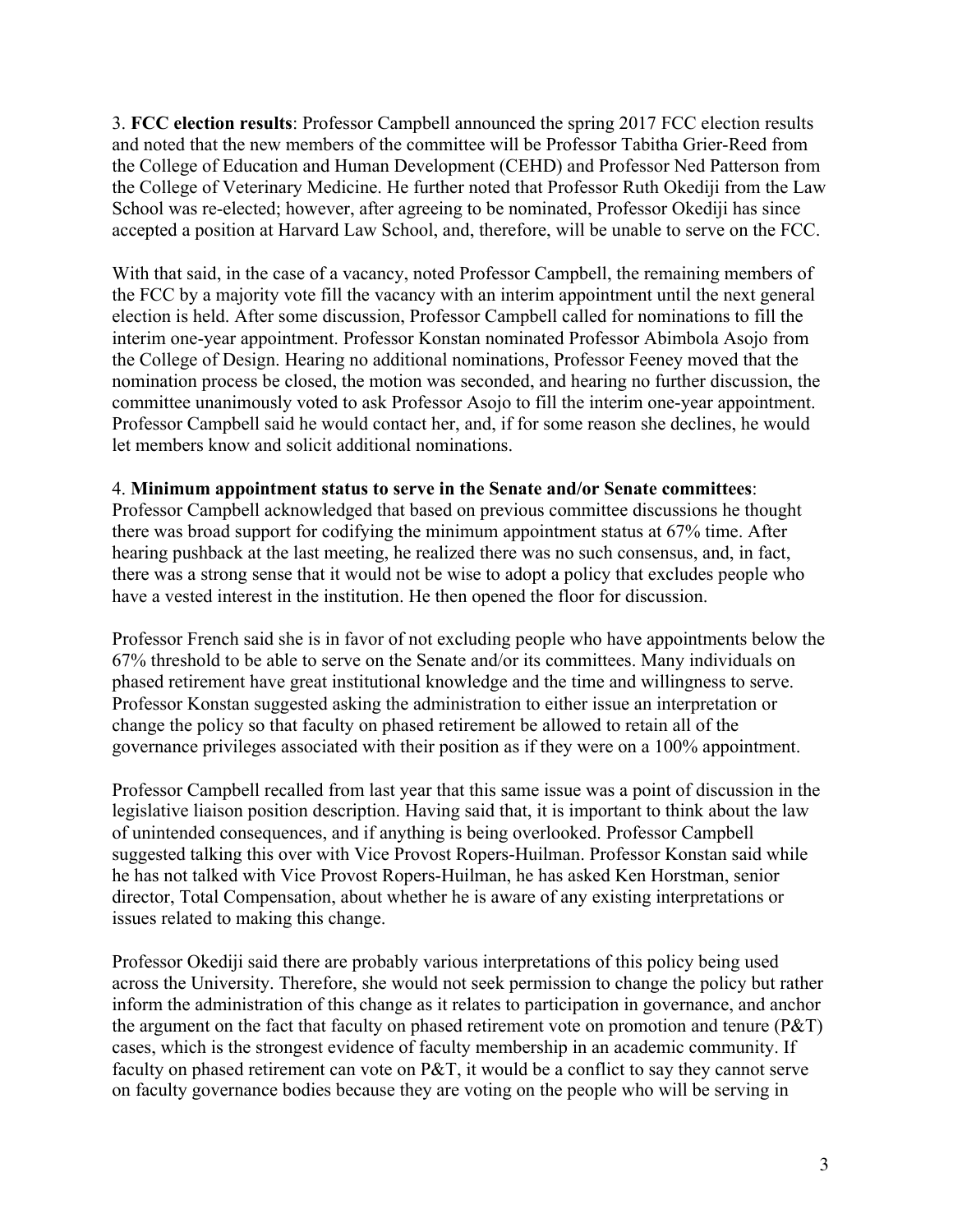governance. Professor Konstan said he feels strongly the language needs to be clarified and needs to include the piece about P&T voting rights; this should not just be about participation in faculty governance and University governance, but should be a place to encode clearly P&T voting rights as well.

Is there anyone that wants to speak to keeping the appointment threshold at 67% in order to serve in governance, asked Professor Campbell? Professor Campbell emphasized that he really wants the committee to carefully consider any possible unintended consequences regarding this proposed change.

The issue is phased retirement, said Professor Tiffin, and faculty being able to maintain the status they had before they begin their retirement transition. Other issues such as prohibiting other/new people from getting involved are separate issues as is the sabbatical argument. In his opinion, this discussion is confounding several issues. Professor Okediji agreed and also noted that some of the decisions about who can serve on committees and who can vote are determined at the collegiate level and cited a couple examples from the Law School. The FCC has an obligation to protect the status of full-time, tenured faculty members who have served the institution and who are in the process of transitioning out of full-time employment; this category of faculty are very different from faculty with the other kinds of employment arrangements. With that said, if a college decides that faculty who are on a 25% appointment are eligible to represent their school, it seems odd that the Senate has the authority to overrule the college on this matter. Faculty on phased retirement are people who have given their professional career to the institution and are ending their careers here, and to tell these people they cannot serve is both dishonoring and without basis just because they are in the last stages of their career.

Professor Konstan then pointed out a loophole, which is that bylaws can be suspended in unusual or special cases. Not only does the University Senate and Faculty Senate have the authority to use this loophole so do the consultative committees. It is important to realize that bylaws are guidelines and that they can be suspended/waived as needed.

Hearing no further discussion, Professor Campbell said the goal will be for him and Professor Konstan to craft some language related to this issue and bring it back to the May 18 meeting for the committee to vote on.

5. **Agenda planning for 2017 – 2018 academic year and the FCC retreat**: Given that Professor Konstan will be FCC chair next year, Professor Campbell asked Professor Konstan to lead this discussion. Professor Konstan began by collecting member input on who from the senior administrative leadership the FCC should meet with and how frequently in order to develop a yearlong calendar. Below is what the FCC concluded:

- Meet with the president several times each semester.
- Meet with the provost several times each semester.
- Meet with the vice provost for faculty and academic affairs once a year.
- Meet with the vice provost and dean of undergraduate education once a year.
- Meet with the vice provost and dean of graduate education once a year.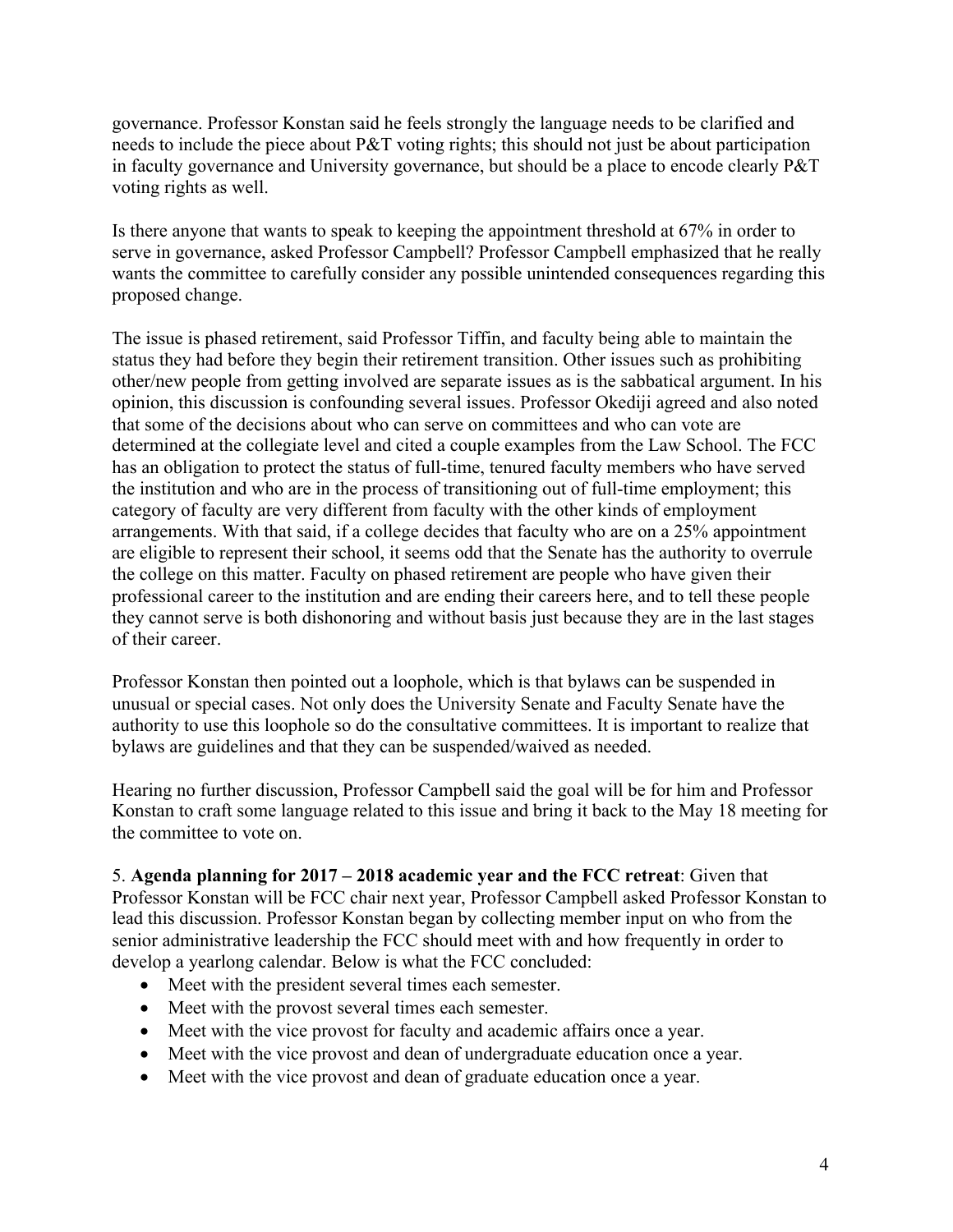- Hold a meeting on a system campus at least once a semester, if possible, but recognizing it may only happen once a year.
- Meet with the chancellors once a year.
- Meet with a panel of deans once a year.
- Meet with faculty, e.g., recently tenured faculty, junior faculty, Women's Faculty Cabinet, to listen to their issues and challenges.
- Meet periodically with various groups of students.
- Meet with the Board of Regents chair and vice chair annually.
- Meet with the vice president for research annually.
- Meet with vice president for university and government relations once per semester.
- Meet with the senior vice president for finance and operations once per semester.
- Meet with the intercollegiate athletics director once a year.
- Meet with the vice president for health sciences and dean of the Medical School annually.
- Meet with the chief compliance officer annually.
- Meet with the general counsel annually.
- Meet annually with the Foundation and Alumni Association.
- Hold an intellectual futures discussion with the president and provost annually.

The committee has typically held an annual retreat in late August, said Professor Konstan. Should the committee continue do this or do members have other ideas? Professor Pittenger said as a new member, she found the retreat helpful in terms of getting to know other members and getting a sense of the issues the committee would be discussing. Professor Luciana concurred and added it helped her to understand who in the administration she should talk to about particular issues.

Professor French suggested using this year's retreat as more of a working meeting rather than just informational. Rather than having guests come and talk at members, it would be great to have conversations with the guests on specific topics.

Professor Ericksen noted that while she enjoyed attending the retreats when possible, repeatedly the retreats were scheduled on the first day of class for the Morris campus. It would be worthwhile to look at calendars when scheduling the retreat.

Professor Nelson said she likes the idea of breaking up the retreat by having a one-day meeting in August and then reconvening in December after members have had more time to think. Professor Konstan said this is a possibility. Alternatively, he said rather than holding its regular December meetings, it could hold one extended meeting in December.

After a fairly lengthy scheduling discussion, no date was set, but the discussion informed those who would be doing the scheduling about factors that needed to be taken into consideration.

Professor Konstan said the FCC typically has an early June meeting and then does not reconvene until the retreat in August. He wanted members to know, however, if an urgent matter arises over the summer, it is likely a meeting will be called. If this occurs, he requested